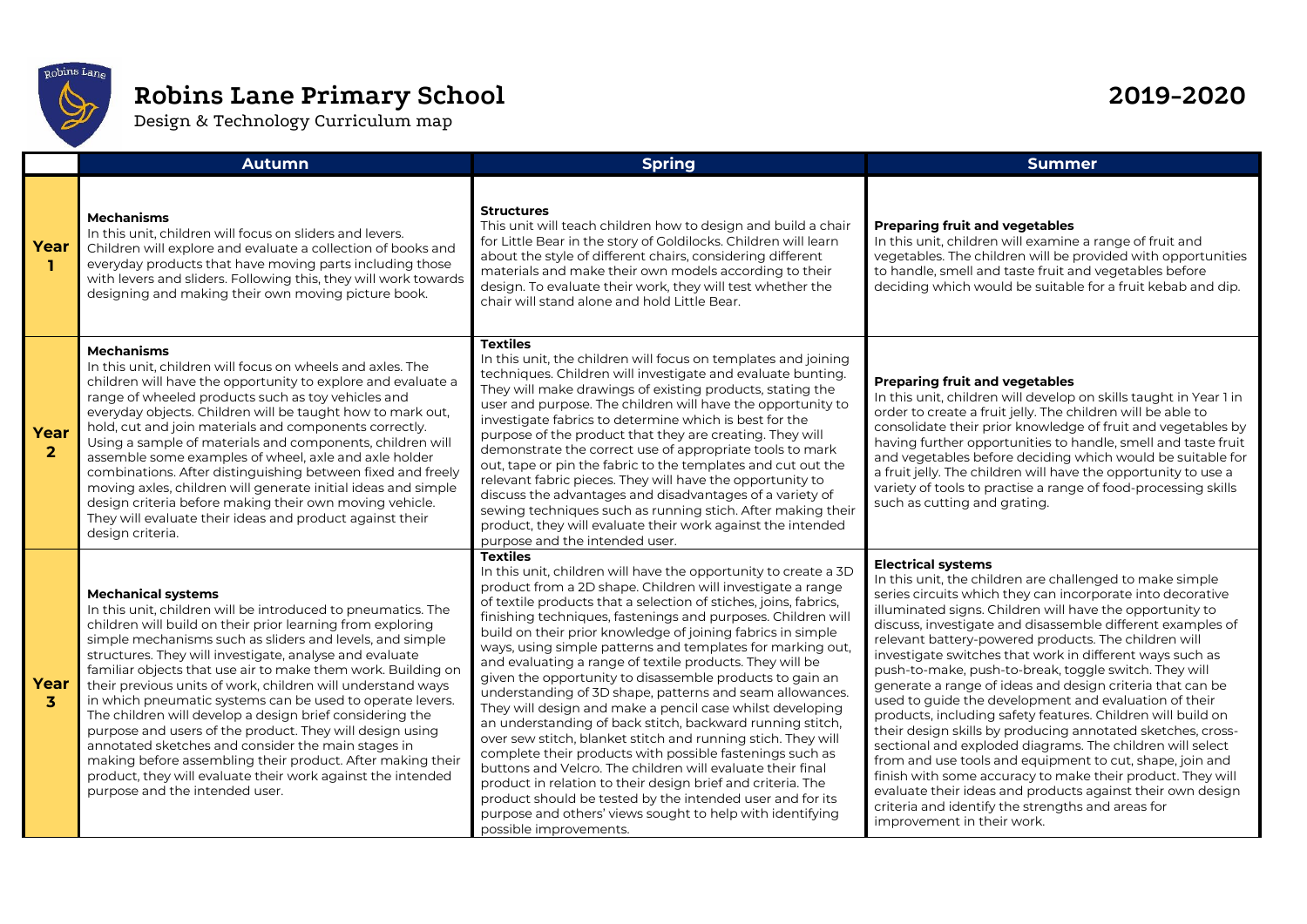|                        | <b>Autumn</b>                                                                                                                                                                                                                                                                                                                                                                                                                                                                                                                                                                                                                                                                                                                                                                                                                                       | <b>Spring</b>                                                                                                                                                                                                                                                                                                                                                                                                                                                                                                                                                                                                                                                                                                                                                                                                                                                        | <b>Summer</b>                                                                                                                                                                                                                                                                                                                                                                                                                                                                                                                                                                                                                                                                                                                                                                                                                                                                                                                                                                                                                                                                                                                                                     |
|------------------------|-----------------------------------------------------------------------------------------------------------------------------------------------------------------------------------------------------------------------------------------------------------------------------------------------------------------------------------------------------------------------------------------------------------------------------------------------------------------------------------------------------------------------------------------------------------------------------------------------------------------------------------------------------------------------------------------------------------------------------------------------------------------------------------------------------------------------------------------------------|----------------------------------------------------------------------------------------------------------------------------------------------------------------------------------------------------------------------------------------------------------------------------------------------------------------------------------------------------------------------------------------------------------------------------------------------------------------------------------------------------------------------------------------------------------------------------------------------------------------------------------------------------------------------------------------------------------------------------------------------------------------------------------------------------------------------------------------------------------------------|-------------------------------------------------------------------------------------------------------------------------------------------------------------------------------------------------------------------------------------------------------------------------------------------------------------------------------------------------------------------------------------------------------------------------------------------------------------------------------------------------------------------------------------------------------------------------------------------------------------------------------------------------------------------------------------------------------------------------------------------------------------------------------------------------------------------------------------------------------------------------------------------------------------------------------------------------------------------------------------------------------------------------------------------------------------------------------------------------------------------------------------------------------------------|
| Year<br>$\overline{4}$ | <b>Mechanical systems</b><br>In this unit, the children will develop on prior mechanical<br>units by focusing on levers and linkages. The children will<br>investigate, analyse and evaluate books and cards that have<br>a range of lever and linkage mechanisms. Children will<br>generate a range of ideas and design criteria that will be<br>used to guide the development and evaluation of their<br>products. Using annotated sketches and prototypes,<br>children will develop their design ideas. After considering<br>the main stages, they will assemble high-quality products,<br>drawing on their knowledge and skills. The children will<br>evaluate their final product against the intended purpose<br>and with the intended user, drawing on the design criteria<br>previously agreed.                                             | <b>Structures</b><br>In this unit, the children will build on their previous unit of<br>free standing structures by focusing on shell structures.<br>Children will research different features of packaging<br>including protection, presentation, preservation and<br>contents. Children will take a small package apart<br>identifying and discussing parts of a net including tabs and<br>faces. They will determine which designs are the most<br>effective through discussing graphics including colours,<br>style, logo and font. The children will develop their<br>understanding of stiffening and strengthening their shell<br>structures by folding and shaping, corrugating, ribbing and<br>laminating. They will design and make their packaging<br>thinking about the strengths and weakness of existing<br>packaging and evaluate their final product. | <b>Electrical systems</b><br>In this unit, children will develop on their prior learning by<br>creating a nightlight through using simple programming<br>and control. The children will discuss, investigate and<br>disassemble relevant battery-powered products. The<br>children will practise the use of a simple computer control<br>program using an interface box, microcontroller or<br>standalone control box to control output devices. Children<br>will agree on a design criterion that can be used to guide<br>the development and evaluation of the children's products,<br>including safety features. Using annotated sketches, cross-<br>sectional and exploded diagrams, children will design their<br>nightlights. Children will write, test and debug programs<br>that will control the electrical products they have made for a<br>clearly defined purpose such as the bulb on the nightlight<br>switching off after a period of time when the user has gone<br>to sleep. The children will evaluate their ideas and products<br>against their own design criteria and will identify the<br>strengths and areas for improvement in their work. |
| Year<br>5              | <b>Electrical systems</b><br>In this unit, the children will develop on prior electrical units<br>by focusing on more complex switches and circuits to<br>design and make a battery powered fan boat. Children will<br>use research to develop a design specification for a<br>functional product that's into account constraints such as<br>time, resources and cost. Ideas will be communicated<br>through annotated sketched and pictorial representations<br>of electrical circuits. They will formulate a step-by-step plan<br>to quide making, listing tools, equipment, materials and<br>components. After selecting and accurately assembling<br>materials children will complete their functional product.<br>After completion, children will test their product to<br>demonstrate its effectiveness for the intended user and<br>purpose. | Mechanical systems cams automata animals<br>In this unit, children will be introduced to different types of<br>movement including rotary, oscillating and reciprocating.<br>They will be given the opportunity to make simple models<br>of different cams after looking at toys which use the cam<br>mechanism. Children will develop an authentic and<br>meaningful design brief communicating their ideas<br>through annotated sketched, indicating the design<br>decisions made, including the location of the components,<br>how they work as a system and the appearance and<br>finishing techniques for the product. After completion,<br>children will test their product to demonstrate its<br>effectiveness for the intended user and purpose, taking into<br>consideration the views of others before evaluating how<br>their work could be improved.      | <b>Structures</b><br>In this unit, the children will develop on prior structure units<br>by focusing on frame structures to create a model bird hide.<br>They will consolidate their experience of using measuring,<br>marking out, cutting, joining, shaping and finishing<br>techniques with construction materials as well as their basic<br>understanding of what structures are and how they can by<br>made stringer, stiffer and more stable. Children will develop<br>a simple design specification based on research of existing<br>products, taking into account constraints such as cost,<br>resources and time. They will formulate a clear plan,<br>including step-by-step list of what needs to be done and<br>lists f resources to be used before making their product by<br>competently selecting and using appropriate tools to<br>accurately measure, mark out, cut, shape and join<br>construction materials to make a framework. Children will<br>critically evaluate their product against their design<br>specification, intended use ad purpose, identifying<br>strengths and areas for development.                                        |

Ш